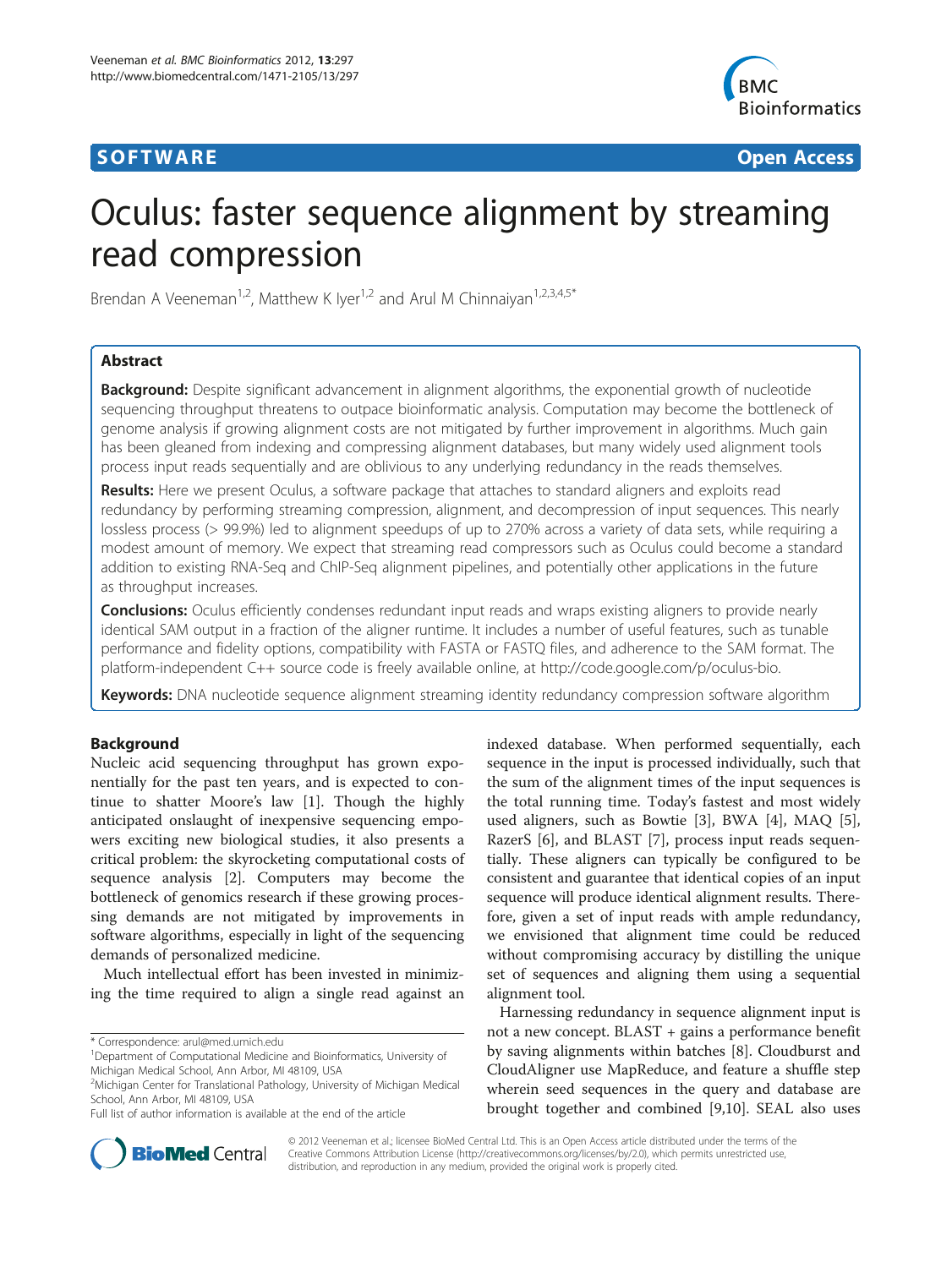<span id="page-1-0"></span>MapReduce; it effectively parallelizes BWA, and can remove duplicate reads by comparing alignment position, after aligning all of them [\[11\]](#page-7-0). Similarly, SlideSort sorts together sequences with common substrings [\[12](#page-7-0)], and mrsFast uses a sophisticated blocking map to identify unique seeds before performing a direct map-to-map comparison [[13\]](#page-7-0). Finally, Fulcrum performs hashing on seed sequences using MapReduce to conserve computation time in genome assembly [\[14](#page-7-0)]. While all of these are excellent tools in their own application spaces, sequential aligners such as Bowtie and BWA enjoy extensive support, remain popular for many applications, and can benefit from the same approach. Furthermore, decoupling the process of compressing input reads from the alignment kernel itself could be productive, as improvements to both algorithms can proceed independently. To date, no application exists that performs streaming read compression in a generalized way.

## Methods

We explored the nature of read redundancy across thirteen publicly available next-generation nucleotide sequencing datasets. In a series of experiments we measured the contributions of the application (whole genome, targeted exome capture, RNA-Seq, and ChIP-Seq), read length, and sequencing depth to overall read redundancy, measured in the percentage of unique reads. Using these observations, we wrote the streaming read compression algorithm Oculus and constructed a model to determine the value of streaming read compression for a given dataset. Finally, we benchmarked Oculus on full sequencing datasets.

## Sequence data profiling

We evaluated thirteen publicly available datasets that were representative of the major applications of highthroughput sequencing, identified here by their NCBI Sequence Read Archive (SRA) accession numbers. There were five RNA-Seq datasets (ERS025093 (pooled), and SRR097790, SRR097792, SRR097786, and SRR097787 from the iDEA challenge), three genome datasets (SRR097850 and SRR097852, also from the iDEA challenge, and ERR000589), three Exome sequencing datasets (SRR098490, SRR098492, and SRR171306), and finally two ChIP-Seq datasets: (SRR227346, and SRR299316 + SRR299313 (pooled)). The ChIP-Seq data was downloaded from the ENCODE Project [\[15](#page-7-0)], hosted on the UCSC genome browser. Illumina, Inc. carried out the IDEA dataset sequencing, first used by Sun et al. [\[16\]](#page-7-0). Additional run metadata can be found in Additional file [1](#page-6-0): Table S1.

## Sequencing type

The sequencing datasets we selected varied widely in their composition. We compared read redundancy between sequencing types by standardizing the number of

reads per dataset to 24 million with random subsetting, and read length to 36 bases with 3' end trimming (both lowest common denominators). RNA-Seq had relatively redundant reads; only 43% to 57% of each single-end dataset was unique (Figure 1). In contrast, Exome and Genome sequencing had very little read redundancy. The two ChIP-Seq datasets had disparate content, varying greatly in their % unique reads – without delving into the specifics of those samples, we believe this may reflect the wide variety of ChIP-Seq applications. As expected, paired-end data compressed less well than single-end, since paired-end compression requires identity on both reads.

## Depth of coverage and read length

Given some fixed input DNA from which fragments are sampled, each incremental read will be more likely to duplicate previous reads. In particular, RNA-Seq reads may disproportionately reflect highly expressed genes, suggesting that higher sequencing coverage could have a nonlinear effect on read redundancy [[17\]](#page-7-0). Therefore, we measured the impact of coverage depth/sequencing run size (number of reads) and read length on the unique read percentage of each dataset, treating reads individually (single-end) or as pairs (paired-end) (Figure [2](#page-2-0)). We fixed the read length for RNA-Seq runs and evaluated % unique reads for a series of random fractions of the original datasets. As predicted, larger sequencing runs corresponded logarithmically to a lower unique fraction



Figure 1 RNA-Seq compresses better than other sequencing platforms. Each benchmark dataset was randomly subset to the lowest common denominator number of reads (24 million) and read length (36 bases). Subsequently, Oculus computed the unique read fraction for each dataset using the reverse-complement option. For data with paired-ends available, 12 million pairs were used to computer %unique reads. RNA-Seq #1, Exome #1, and ChIP-Seq #1-2 did not have available paired-end data.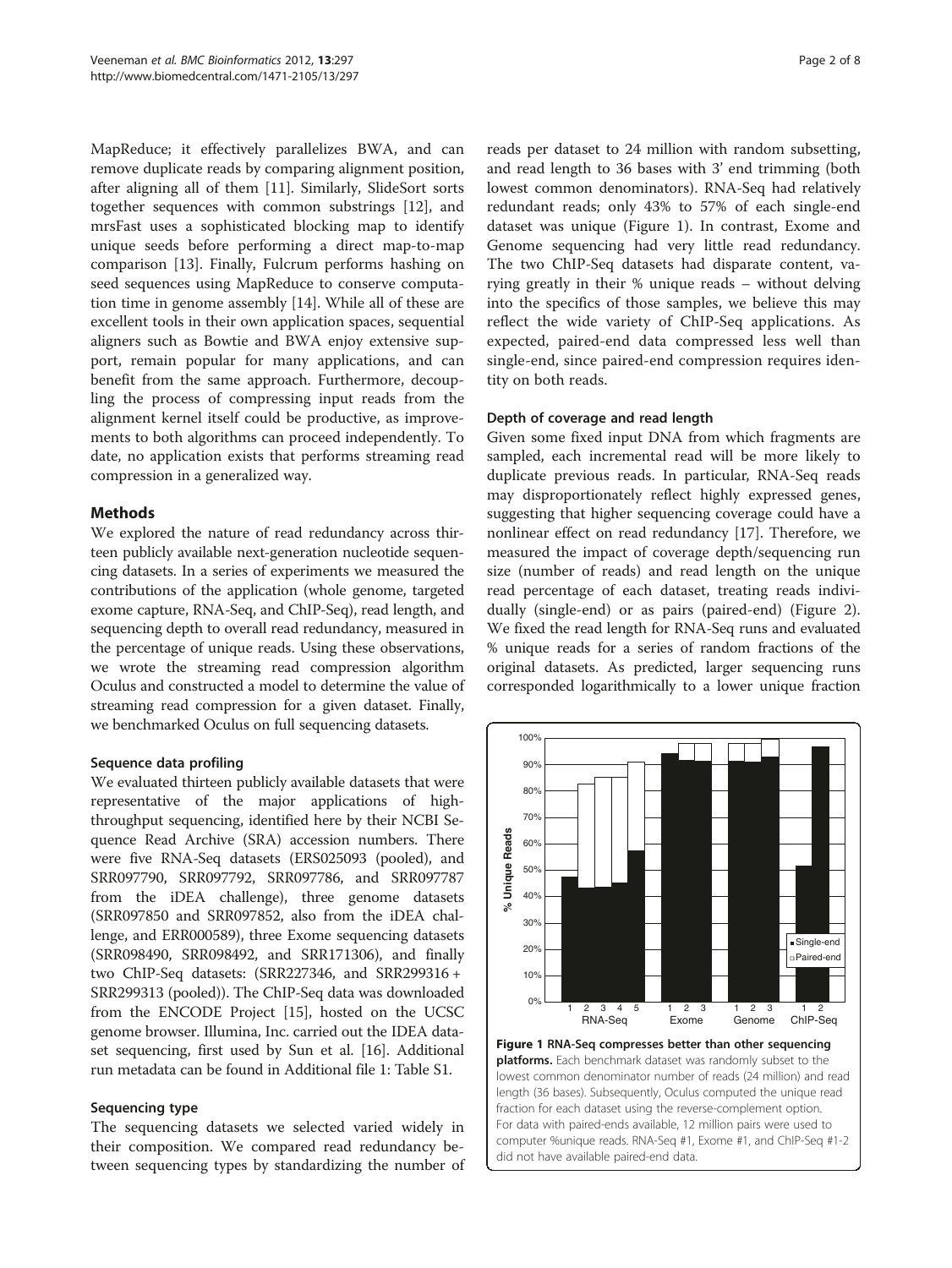<span id="page-2-0"></span>

of the datasets (Figure 2A). The unique read fraction varied between 56-69% for 10 million reads, 32-49% for 25 million reads, and 28% for 385 million reads in RNA-Seq dataset #1. The differences between datasets likely relates to sample biology and preparation. Next, we fixed coverage depth and evaluated the percentage of unique reads for a series of read lengths (trimming from the end) (Figure 2B). The impact of read length on uniqueness appeared to be exponential in one case (RNA-Seq #1, for which 100 bp reads were available) and linear in the rest (RNA-Seq #2-5). It's interesting to note that some RNA-Seq algorithms, such as TopHat [[18](#page-7-0)], dice unmapped reads into segments and align each piece individually. This might entail a  $\sim$ 3-fold alignment speedup for RNA-Seq dataset #1 by use of 25 base segments, if further communication between a streaming read compressor such as Oculus and Tophat's core algorithm could be engineered.

#### Implementation

The overall architecture of Oculus is shown in Figure [3](#page-3-0). Oculus reads FASTA or FASTQ input files, processes sequences into a compressed form, and compares them to a map containing all sequences it has seen before; new sequences are passed into the aligner as FASTA, while previously observed sequences increment counts in the map. At the reconstitution step, sequences in the SAM output file are then compared back against the map and re-printed as many times as they appeared in the input, correcting for alignment orientation. Pairedend sequences are handled by concatenating the two sequences to ensure the pair is unique. Oculus can wrap any aligner capable of producing SAM-formatted output.

By design, Oculus sacrifices FASTQ quality scores, read names beyond the first instance of the sequence, and the original order of the reads in the output. Optionally, users can direct Oculus to restore the original read names and quality scores by writing them to an intermediate file, sorting it, and reattaching them during the reconstitution step. This option incurs additional memory overhead, and additional time to sort the intermediate file.

#### Data structures

Oculus uses hashmap data structures to store sequences in memory. Users can either compile in standard library (STL) hashmaps, or Google-SparseHash maps, which are faster and require significantly less memory (2 bits of overhead per entry) [\[19](#page-7-0)].

Optionally, users can direct Oculus at runtime to store unique reads in a separate hashset, reducing the burden on the hashmap to only redundant sequences. The effect of this is to reduce lookup times in the reconstitution step and total memory consumption, at the cost of more operations in the compression step. Hashsets are expected to be beneficial for lower redundancy input.

Oculus uses a modified version of MurmurHash2 to hash binary sequence data [\[20](#page-7-0)]. It has a low incidence of collision for binary data, and was recommended for use with Google-SparseHash by its developer (C. Silverstein,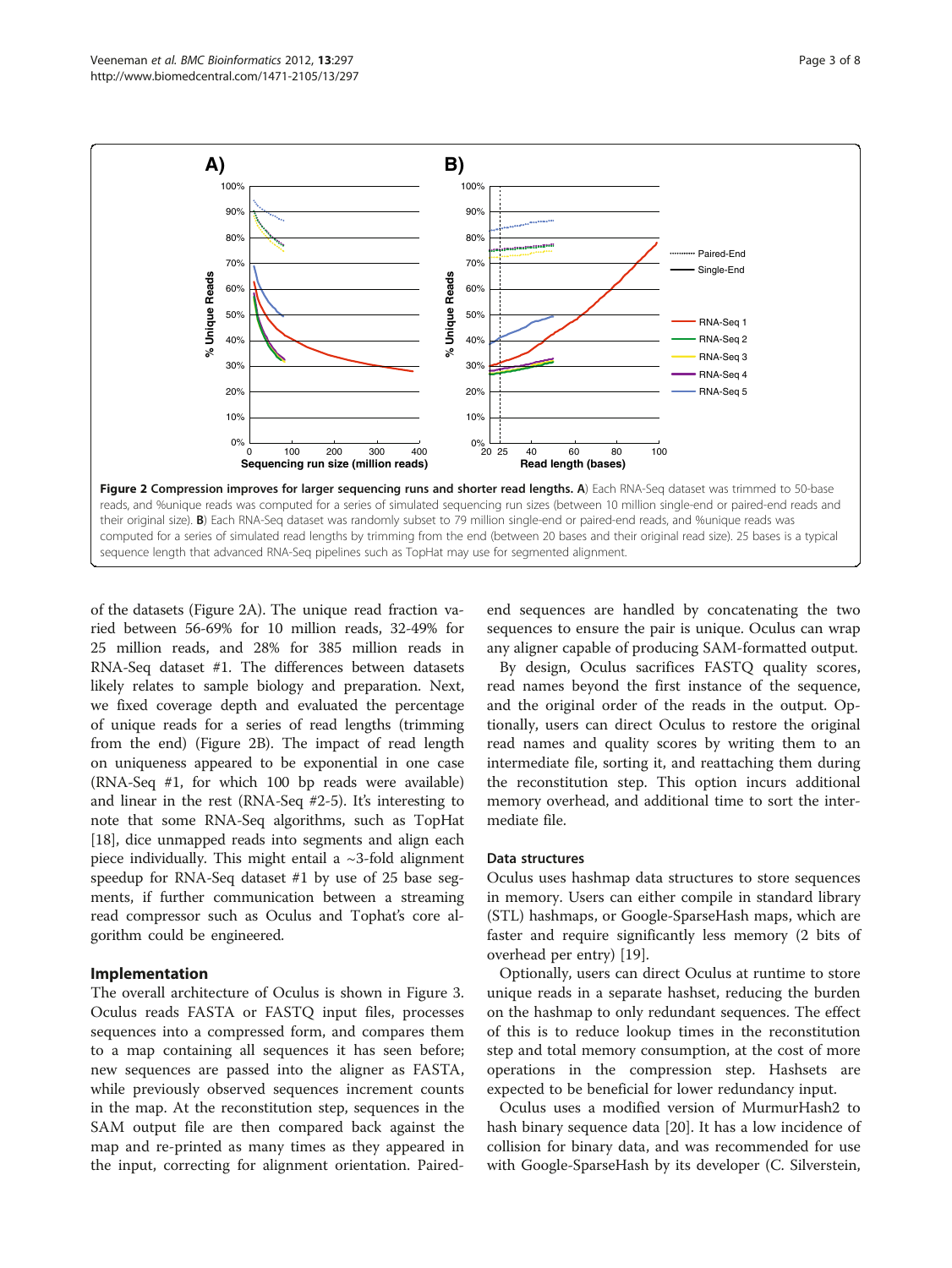<span id="page-3-0"></span>

personal communication). To reduce collisions, the hash algorithm operates only on the sequence field of the compressed sequence objects.

#### Binary compression

Instead of storing sequences in memory as ASCII characters, Oculus uses compressed sequence objects of our own design (cseqs) (Figure [4](#page-4-0)). DNA sequences are dynamically compressed into 2 or 3 bits per base, depending on the presence of N nucleotides. Optionally, a 2-bit encoding can be forced if the user wishes for N's to be evaluated as A's. Each cseq has three fields: a representation bit indicating the nucleotide encoding, its size in memory, and a variable-length compressed sequence. Storing the size is necessary because null-termination is obviated by the possibility of null bytes in the sequence field.

The most obvious benefit of using cseqs is an approximate four-fold reduction in memory use. However, two engineering benefits also arise for cseq string comparison, which help efficiently resolve map collisions. Sequences with different lengths or representations can be differentiated by comparing the first byte in constant time (very quickly). Moreover, by comparing nucleotides in blocks instead of individually, comparison time is reduced four-fold. Memory for sequences is allocated in large chunks (default: 10kB), which reduces overhead greatly.

#### Reverse complements

Lastly, Oculus can be directed to compress together reverse complements in single-end data, or reversed read

order in forward-reverse oriented paired-end data, under the presumption that they should align to the same place in the database. This improves compression and therefore reduces aligner runtime. Using reverse complements is optional because BWA and Bowtie both use left-end seed sequences, so the orientation of the read can affect its alignment (though typically in a tiny fraction of sequences).

#### Runtime model

We developed a model to predict the effectiveness of Oculus for any given data set. Given  $N_i$  input reads that compress to  $N_c$  sequences, and assuming  $s_a$  and  $s_o$  are the speeds of the aligner and Oculus, in reads/unit time, the following equations give the expected benefit of using Oculus as a fraction of the aligner's run time.

| Aligner Run Time $=$                                                                                     | $N_i/s_a$ |
|----------------------------------------------------------------------------------------------------------|-----------|
| Oculus Run Time = $(N_i/s_o) + (N_c/s_a)$<br>Run Time Ratio = (Oculus/Aligner) = $(s_a/s_o) + (N_c/N_i)$ |           |
|                                                                                                          |           |

The aligner's run time is simply the total number of input reads divided by the average alignment speed in reads per unit time of the aligner. In the second case, since Oculus passes some fraction  $N_c$  of  $N_a$  into the aligner, the aligner only has to do  $N_c/s_a$  work. However, there's also an overhead for Oculus on the order of the total number of input reads. The fractional benefit of using Oculus is therefore related only to the compression achieved and Oculus's speed relative to the aligner it's wrapping. We therefore derived processing rates in reads per second for Oculus and each aligner, for both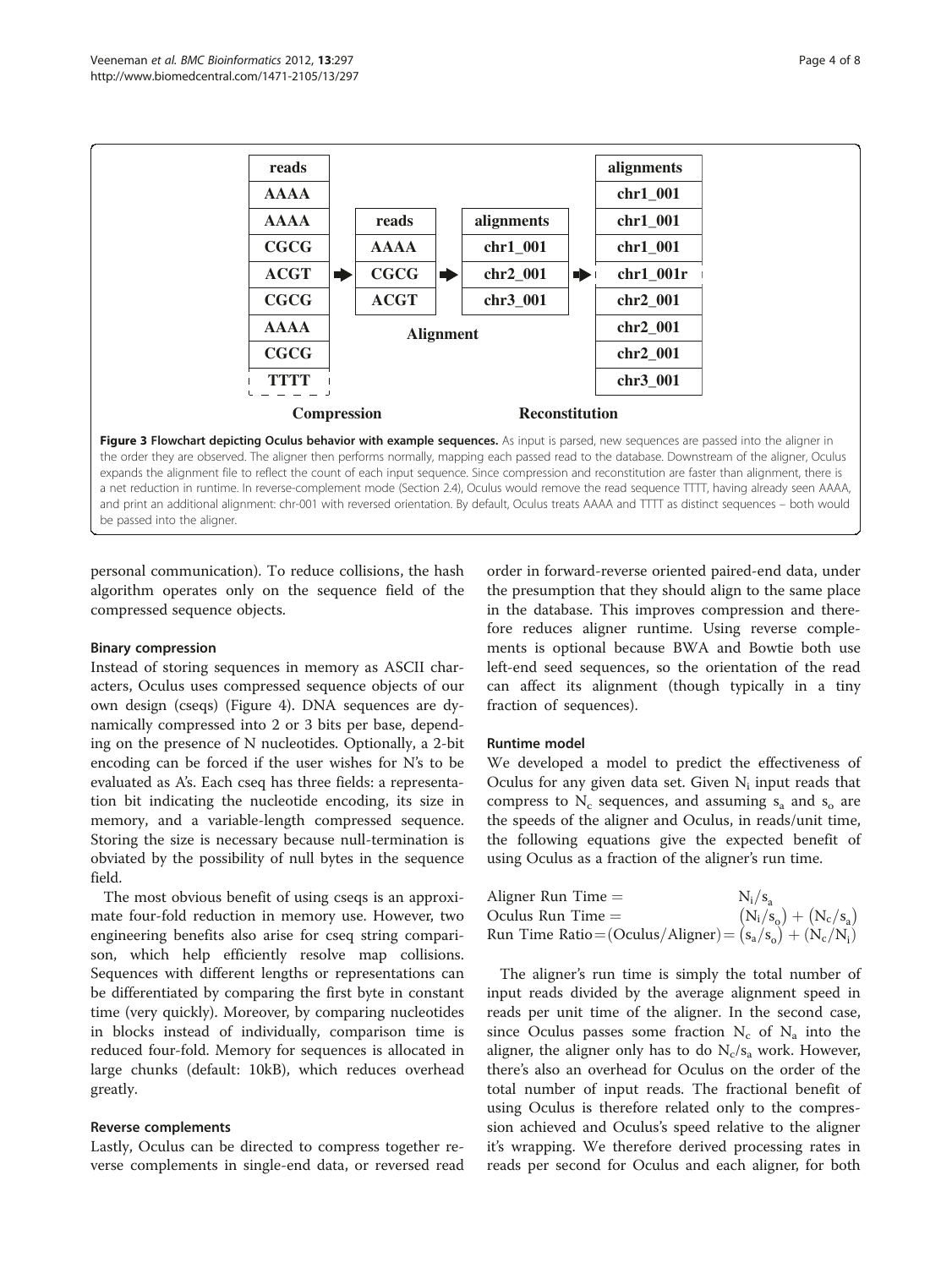<span id="page-4-0"></span>

single-end and paired-end data, using experimental results for the 50 and 51-mer datasets. Table 1 indicates the calculated ratio of the speed of the aligners to Oculus. Based on these parameters we predict that Oculus will have a runtime benefit for sequence data with greater than 10% redundant reads, and that benefits would scale linearly with the unique read fraction. This model discounts non-linear factors such as hash collisions, read length, percent successful alignment, and potentially, alignment location, and disk I/O will produce noise, but it is an effective rule of thumb.

## Benchmarking

We compared the performance of Oculus with BWA (version 0.5.9-r16) and Bowtie 1 (version 0.12.7 64-bit) by themselves. All alignment was performed against the reference human genome GRCh37/hg19.

Every benchmarking test was run on the Flux supercomputing cluster maintained by the Center for Advanced Computing at the University of Michigan, using single CPU cores of 2.67 GHz Intel X5650 processors, with

Table 1 Relative processing speeds of Bowtie and BWA to Oculus, for single-end and paired-end data

|           |            | SΕ    | PE    |
|-----------|------------|-------|-------|
| $S_a/S_0$ | Bowtie     | 0.079 | 0023  |
|           | <b>BWA</b> | 0017  | 0.015 |

 $s_a$  is the aligner's speed, and  $s_a$  is Oculus's speed. Since speeds are measured in reads aligned per second, these values indicate that Oculus runs faster than the aligners, and relatively more fast for paired-end data than single-end data. As expected, Bowtie was measured to be faster than BWA, particularly for single-end data. Both aligners were run with default options.

64 GB of 1333 MHz DDR3 memory, and distributed access disks. To reduce noise in runtime measurement from disk I/O, each benchmark test was run three times, and the average runtime is presented here. Memory consumption was much less noisy, so similar averaging was unnecessary in reporting memory use. Both aligners ran with entirely default options, and Oculus used only the reverse complement storage option, "–rc".

To test consistency, we ran Bowtie using "-m 1" to eliminate multi-mapping reads, for which Bowtie reports one random alignment by default. We extracted alignment positions, sorted by read sequence (grouping together forward and reverse orientations), and counted and classified alignment differences. BWA has no such mono-mapping option, so we did not test Oculus's wrapping of BWA for consistency (BWA was still tested for performance).

#### Results

#### Compression and performance

Oculus yielded performance benefits that strongly correlated with the unique read fraction of each dataset (Figure 5). Notably, the single-end RNA-Seq datasets aligned in 49.7% as much time on average, i.e., they ran



Figure 5 Oculus provides a speedup that correlates linearly with % unique reads. % Runtime represents the ratio of the runtime of Oculus, wrapping each aligner, to the runtime of the aligner by itself (in CPU time). To best demonstrate fractional benefit, Bowtie and BWA results are combined in this graph – individual run data is available in Additional file [1](#page-6-0): Table S1. Oculus provided a speed benefit for points below the dashed line. These datasets span a variety of sequencing types, read number, and read length, which we hypothesized all contribute to the % unique reads for a sequencing run. See Additional file [1:](#page-6-0) Table S1 for individual sequencing run characteristics such as read number and read length.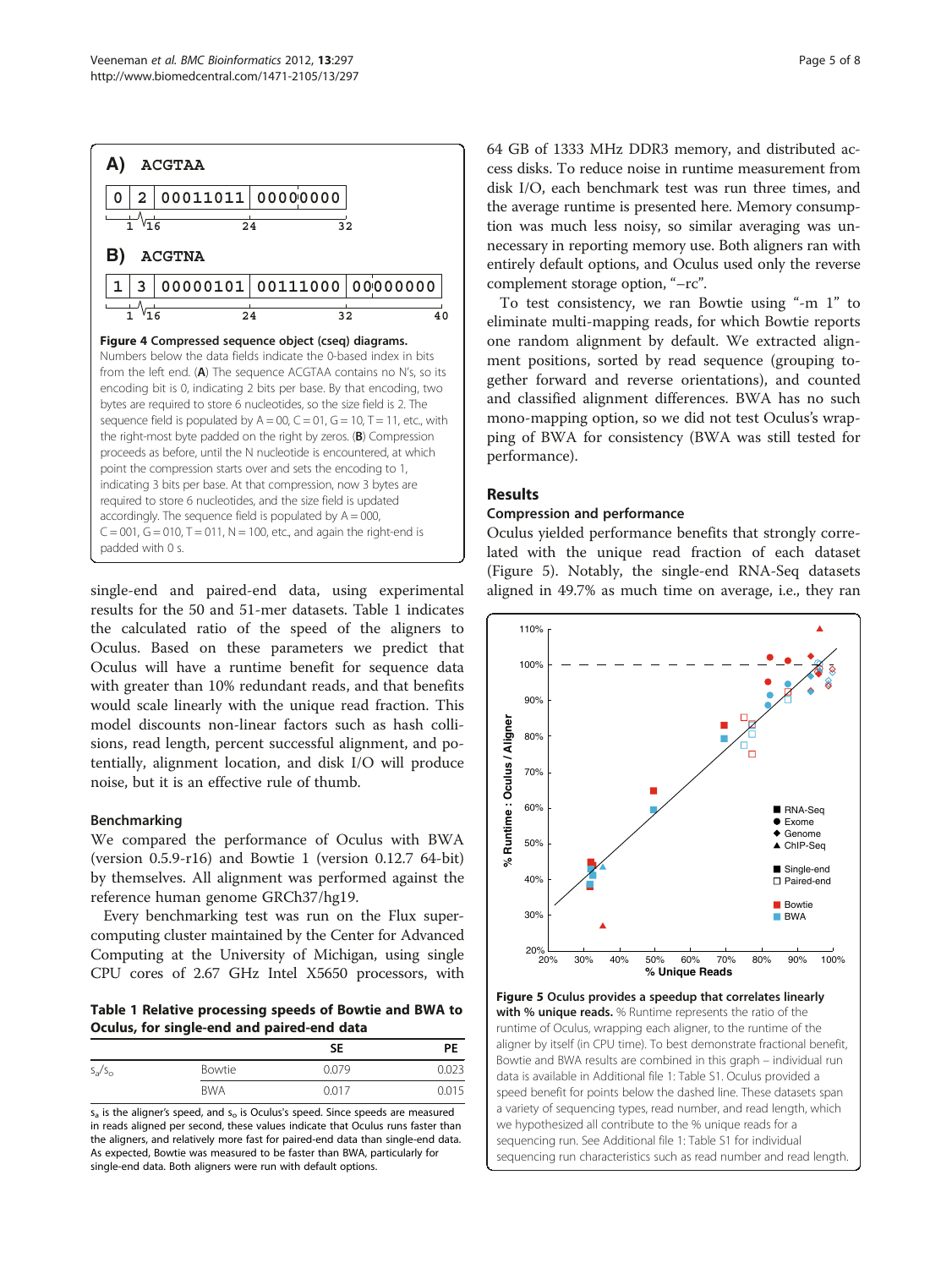2.0 times as fast in Oculus compared with Bowtie and BWA. The paired-end datasets compressed less well than their single-end counterparts; on average, the paired-end RNA-Seq datasets aligned 1.2x as fast. ChIP-Seq dataset #1 received the greatest performance benefit: its singleend Bowtie alignment ran 3.7x as fast. However, our Genome and Exome datasets, and ChIP-Seq dataset #2, were generally non-redundant and Oculus did not greatly outperform either aligner. This was consistent with our expectations - if reads are not redundant, they cannot be compressed, and the aligner will receive nearly the complete set of input reads. Since compressing and decompressing incurs a small time overhead, it follows that a nearly completely unique dataset might run more slowly.

Though BWA was much slower than Bowtie for singleend data, and somewhat slower for paired-end data, Oculus produced similar fractional speed improvements for the two aligners. Additionally, for the datasets tested, Oculus's hashset option did not yield a significant improvement. For sequencing run information and exact CPU run times, see Additional file [1:](#page-6-0) Table S1.

## **Consistency**

Oculus maintained high fidelity to original alignments for every dataset. Defining accuracy as the percentage of input reads that Oculus mapped to exactly the same location as the aligners, on average Oculus was >99.9% accurate, and in the worst case was 99.874% accurate. For individual dataset accuracy, see Additional file [1](#page-6-0): Table S1.

Since they change the seed sequence used in alignment, the vast majority of the differences (inaccuracies) produced were for reads that Oculus either reversed the orientation of (88% of single-end differences), or order of (67% of paired-end differences). Mostly these were previously unaligned reads that aligned and vice versa, but in some cases, an unambiguously mapped read actually changed alignment positions (single-end, 0.09% of differences; paired-end, 10.15% of differences). Though initially surprising, this can be explained by mismatches in seed sequences. Bowtie is less permissive of mismatches in the seed than at the end of a read under the assumption that read quality tends to be better toward 5' end. Of two closely homologous regions of the genome, one may count as the best hit in the forward orientation, and the other in reverse orientation. For example:

CAGT - read CATT – genome position 1 CCGT – genome position 2

In this case, if CA is the seed, position 1 would be the optimal alignment and the third base would count as a G-T mismatch. However, if the reverse-complement were aligned, and the seed proceeded from the opposite direction, position 2 would be optimal and the third base would be recorded as a C-A mismatch.

#### Memory use

Oculus very consistently used (sequence length/4) + 20 bytes of memory per map entry. This 20-byte overhead comes from the forward and reverse count integers (4 each), the hash of the sequence (4), a pointer to the sequence (up to 8 on a 64-bit OS), the size field (2), and some heap memory structure overhead. Although these sum to 22 bytes, hash values are not stored multiple times for hash collisions, and pointer memory use varies by OS architecture, often using less than 8. This 20-byte overhead is halved for paired-end map entries, because each pair is stored together. Using the hashset option reduced memory use by about a third, by mitigating some of this overhead for unique reads.

Total memory use is therefore highly dependent on the quantity and redundancy of input sequence, but in a worst-case scenario (perfect non-redundancy), 100 million single-end 80mers will use about 3.7 GB of memory, on top of memory used by the aligner's database. Redundancy translates linearly to reduction in memory use – if only half of those reads were unique, 1.85 GB would be required instead.

## **Discussion**

Our benchmarking tests suggest Oculus will generally perform very well with RNA-Seq data and on a case-bycase basis in other applications, particularly those with low complexity libraries. The likely source of benefit to RNA-Seq arises from highly expressed genes that are sequenced at great depth and generate multitudes of duplicate reads.

Shorter read length and larger datasets both correlated with higher redundancy in sequencing runs. The hidden variable of actual biological redundancy remains at large (particularly, the effects of PCR and the targeted scope of sequencing), but those two metrics provide good insight into the expected value of streaming read compression for a given sequencing application. We noted the added value Oculus provides for RNA-Seq applications that segment reads (Oculus can significantly benefit the alignment of many 25mers), but Oculus may also yield benefit to customized bioinformatics analyses that take similar approaches. Also of note is that for highlysensitive but slow aligners such as BLAT [[21\]](#page-7-0) and Smith-Waterman [\[22\]](#page-7-0), Oculus's relative runtime will be insignificant (i.e.,  $s_a/s_o \rightarrow 0$ ), so streaming read alignment will be of greater use to applications that require such sensitivity. Perhaps most importantly, as sequencing throughput increases so too will read redundancy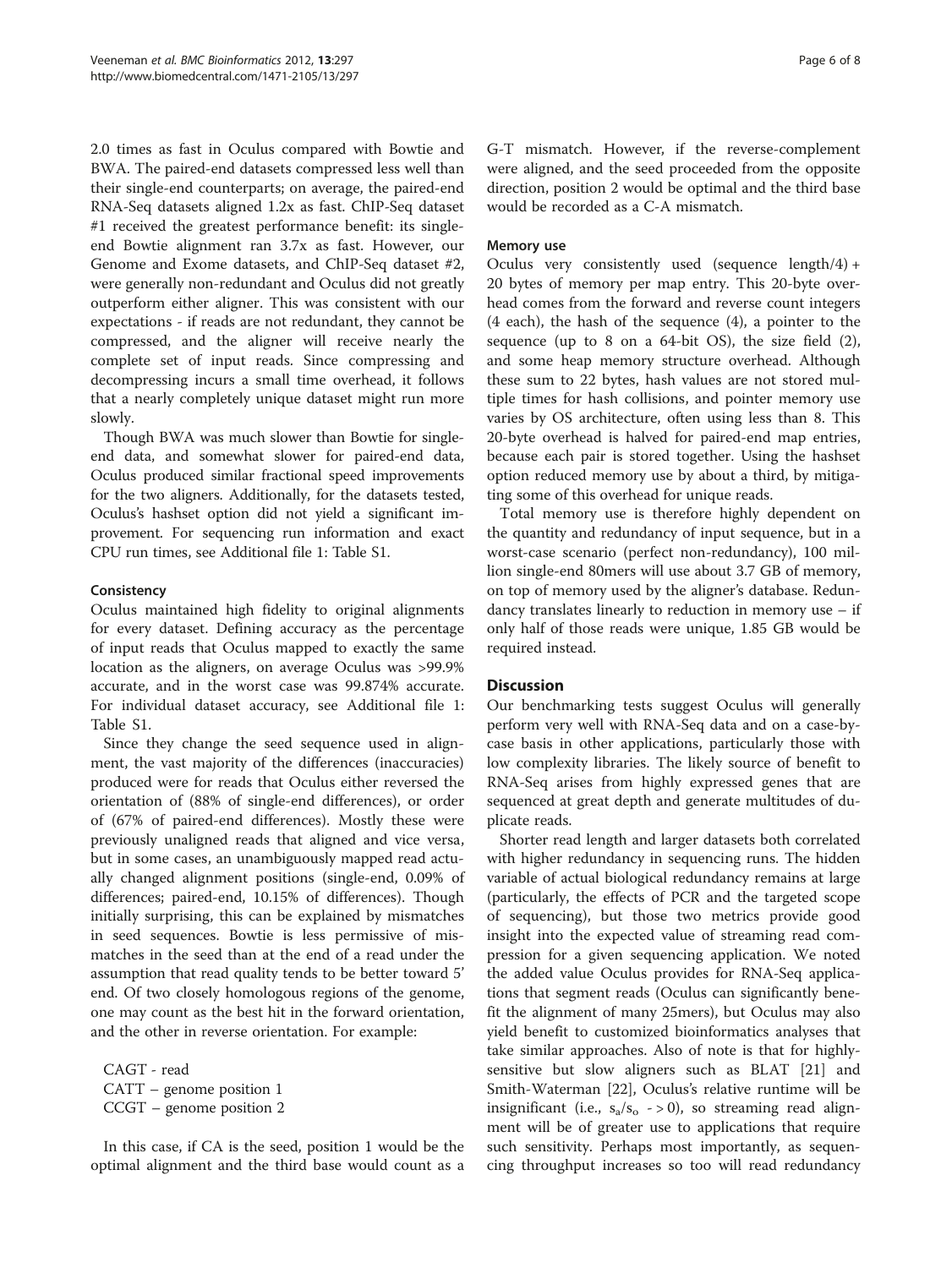<span id="page-6-0"></span>and the marginal benefit of compressing input reads, though this will be mitigated by longer read lengths and paired-end reads.

To be effective, Oculus requires read redundancy and an aligner that does not already exploit that redundancy. To be consistent, Oculus requires the aligner to ignore quality score and use parameters that guarantee deterministic behavior. By default, Bowtie will report one alignment at random for ambiguously mapping reads, and Oculus by definition cannot produce multiple alignments for a single read sequence. The exception to this is if the aligner is configured to report multiple alignments per read, either on single or multiple SAM lines, in which case Oculus will reconstitute the reads aligning to each location.

Since both Bowtie and BWA use left-end seeds, it makes sense that Oculus may report different alignments for reverse-complemented single-end reads. However, we were surprised to find alignment differences for pairedend reads with reversed order. Read order shouldn't matter in paired-end alignment: since the read orientation remains the same, so should the seeds. Developers who wish to incorporate streaming read compression into their aligners may be interested in exploring this phenomenon.

Another surprising result was that Oculus + Bowtie actually outperformed compression for the second ChIP-Seq data set (it ran in 27.0% of the original time, on 35% of the original data set). Stranger still, the runtime data for that dataset was not noisy – each of the three tests ran in < 28% of the original time. It is possible that Oculus may have compressed a disproportionately large number of slow-aligning reads – reads that take longer to align to the human genome. Better understanding this phenomenon may be a key to further alignment algorithm improvements.

Though Oculus provides immediate benefit to RNA-Seq alignment, further performance gains may be possible by harnessing the idea of streaming read compression. Although implemented here as a customizable "attachment" to a sequential aligner, the streaming compression algorithm could be integrated directly into alignment kernels. One obvious benefit of this would be the ability to store paired-end reads individually (with an extra bit denoting the read number) thereby leveraging additional redundancy (see Figure [1\)](#page-1-0). A more nuanced logical continuation of this idea would be for aligners to use cache objects that retain in memory the alignments of the mostly commonly occurring reads. If present, a skew toward very common reads away from reads with few copies could create the perfect conditions for caching. The combinatorics of sequence length suggests an even greater benefit in storing and reusing alignments of common seed sequences, either in a complete object or a cache.

There are three limitations of Oculus's current implementation of streaming read compression: FASTQ quality scores are lost, read names are lost beyond the first instance of the sequence, and the order of the reads in the output will not be consistent with normal aligner output. Quality scores and read names can be restored to the final output at the cost of computation time and memory, which adds value for downstream analyses such as SNP calling. However, the alignment itself is still performed without quality scores, which can alter alignment results. In cases where little faith is placed in the read quality scores this may be acceptable, but to mitigate this loss otherwise, we suggest the use of read filtering or trimming as a preprocessing step.

## Conclusion

Oculus provides a demonstrable speed improvement in aligning redundant data, with high fidelity and low memory cost. Further, streaming read compression of redundant reads is generally useful; aligning the unique set of reads is faster than the full set since the overhead of compression is sufficiently low. We expect streaming read compression will play an important role in RNA-Seq alignment and potentially other sequencing applications in the future as data grows and algorithms improve.

## Availability and requirements

Project Name: Oculus

Project Home Page: <http://code.google.com/p/oculus-bio> Operating system: Platform independent

Programming language: C++

Other requirements: Perl version 5 or higher (for configuration), g++ version 4.1.2 or higher (lower versions may work but are untested), Bowtie or BWA (versions 0.12.7 or 0.5.9-r16, respectively), or another SAM-compatible alignment algorithm

License: GNU GPL v3

## Additional file

[Additional file 1:](http://www.biomedcentral.com/content/supplementary/1471-2105-13-297-S1.xls) Table S1. Oculus performance statistics. Detailed benchmarking data used in generating runtime figures.

#### Abbreviations

DNA: Deoxyribonucleic acid; BWA: Burroughs-Wheeler aligner; RNA-Seq: Ribonucleic acid sequencing; ChIP-Seq: Chromatin immunoprecipitation sequencing; SAM: Sequence alignment map; MAQ: Mapping and Assembly with Quality; BLAST: Basic local alignment search tool; STL: Standard library; ASCII: American standard code for information interchange; I/O: Input/ output; CPU: Central processing unit; GHz/MHz: Gigahertz/Megahertz; DDR3: Double data rate type 3; OS: Operating system; GB/MB: Gigabyte/ Megabyte; PCR: Polymerase chain reaction; BLAT: BLAST-like alignment tool; GPL: GNU public license; GNU: GNU's not Unix.

#### Competing interests

The authors declare that they have no competing interests.